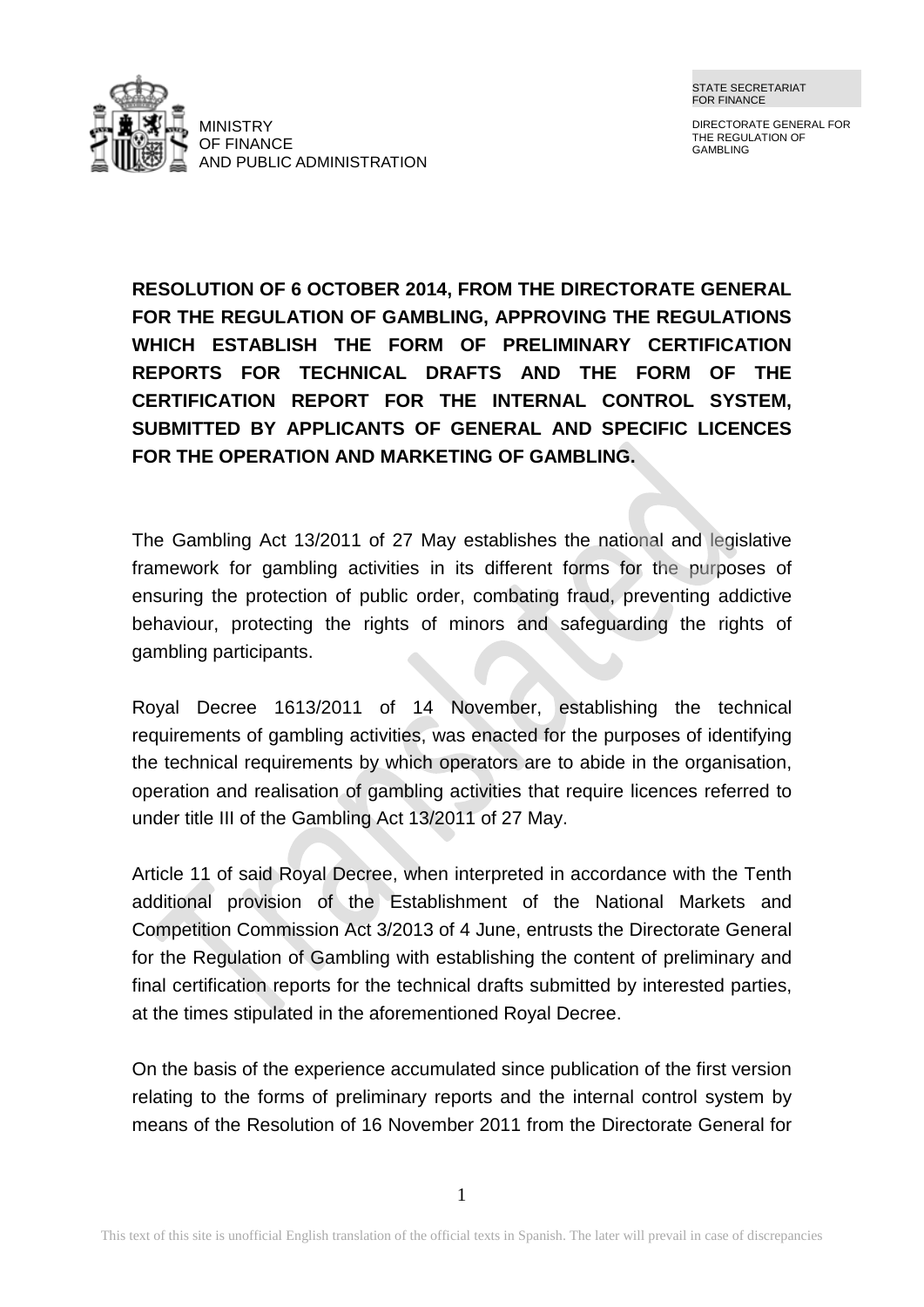

DIRECTORATE GENERAL FOR THE REGULATION OF GAMBLING

the Regulation of Gambling, the form and content of the version have been revised and updated.

By virtue thereof, and following the favourable report from the Office for Legal Counsel to the State Secretariat for Finance under the aegis of the Ministry of Finance and Public Authorities, the Directorate General, through its conferred powers, hereby decides:

One.

To approve the regulation establishing the forms and minimum content of the preliminary certification reports for technical drafts submitted by interested parties with their applications for general and specific licences, and the form and minimum content of the certification report for the Internal Control Systems of gambling operators, which are described under appendices I, II and III of this Resolution.

Two.

This Resolution shall enter into force on the day following its publication in the Official State Gazette of Spain.

Three.

To repeal the Resolution of 16 November 2011, approving the regulations which establish the form of the preliminary certification reports for technical drafts and the form of the certification report for the internal control system, submitted by applicants of general and specific licences for the operation and marketing of gambling.

Madrid, 6 October 2014. – Director-General for the Regulation of Gambling, Carlos Hernández Rivera.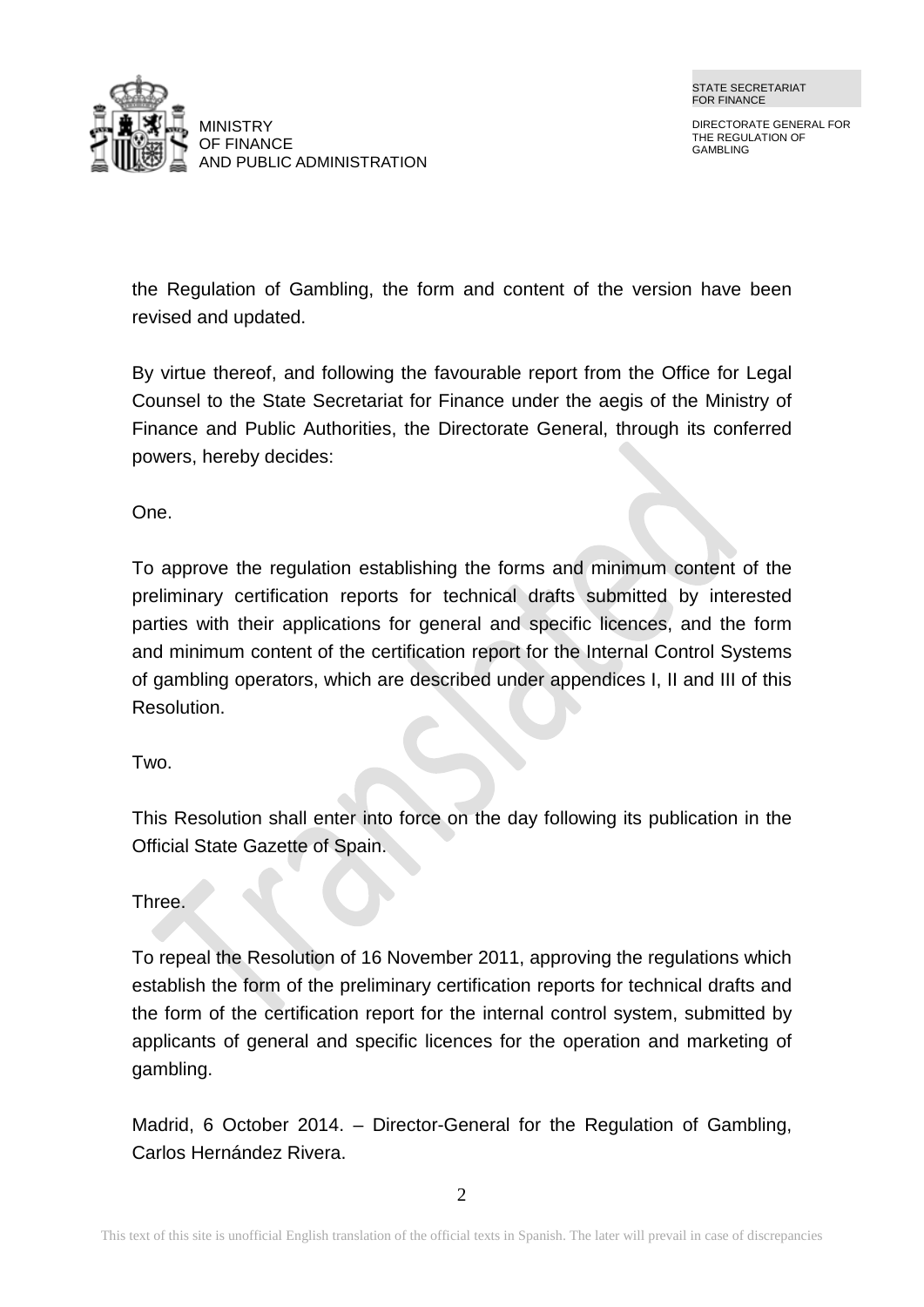DIRECTORATE GENERAL FOR THE REGULATION OF GAMBLING



## **APPENDIX I**

# **Form of the preliminary certification report on the technical draft for a general licence**

### 1. Purpose

The purpose of this regulation is to describe the form of the report, to be issued by a body that has been appointed by the Directorate General for the Regulation of Gambling for carrying out the certification process, which will analyse, on a preliminary basis, whether the assessed technical draft includes the requirements for complying with the technical specifications, prescribed by gambling regulations, for the granting of general licences.

The assessed document shall be that corresponding to section c) of the technical draft, described in Appendix III of the terms of reference contained in the invitation to apply for general licences.

The preliminary certification report must assess both the functionality and security requirements. The functionality requirements must be assessed by a certification body for game software and the security requirements must be assessed by a certification body for the security of information systems. Should the operator appoint a certification body to perform both the certification of the game software and security, a single preliminary report on functionality and security may be issued. Where the option to submit separate reports is chosen, the preliminary report of functionality shall be based on points 1, 2, 3, 4, 5, 6, 9, 10, 11 and 13 of section c) of the technical draft. The preliminary report on security shall be based on points 1, 2, 3, 4, 5, 7, 8 and 12 of section c) of the technical draft.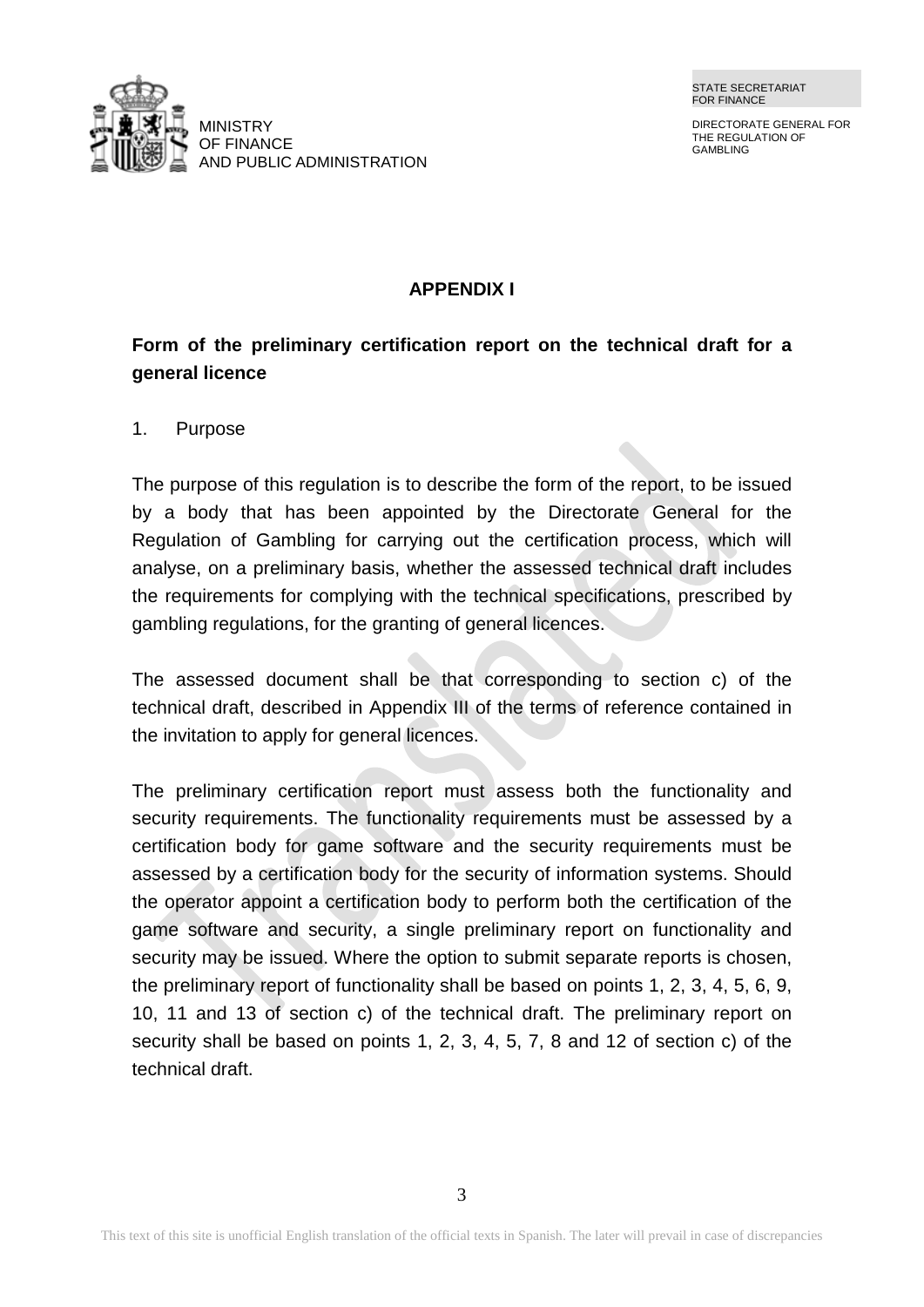

DIRECTORATE GENERAL FOR THE REGULATION OF GAMBLING

Functionality shall be certified on the basis of the content of said section c) of the technical draft with regard to the assessment of requirements established in Section 2 of Appendix I of the Resolution of 6 October 2014, from the Directorate General for the Regulation of Gambling, approving the regulation which elaborates on the technical specifications for gambling, traceability and security that must be met by the non-reserved technical gambling systems licensed under the Gambling Act 13/2011 of 27 May.

Security shall be certified on the basis of the content of said section c) of the technical draft with regard to the assessment of requirements established in Sections 2.1.12 and 4 of Appendix I of the Resolution of 6 October 2014, from the Directorate General for the Regulation of Gambling, approving the regulation which elaborates on the technical specifications for gambling, traceability and security that must be met by the non-reserved technical gambling systems licensed under the Gambling Act 13/2011 of 27 May.

Section c) of the technical draft may be divided according to the different providers to the operator's technical system, therefore, the preliminary report may be prepared, on an independent basis, for each division of this section and even, in this case, be completed by different appointed bodies.

The report may be prepared on the basis of the technical draft proposed by a provider and therefore, the report may be used by several operators, provided that there is no modification to the general outline of the technical solution described in the technical draft.

2. Form and minimum content of the report

The report shall include on every page, except the appendix, a unique report code and, where appropriate, its version, as well as the date of issuance, the business name of the appointed body, the page number and total number of pages.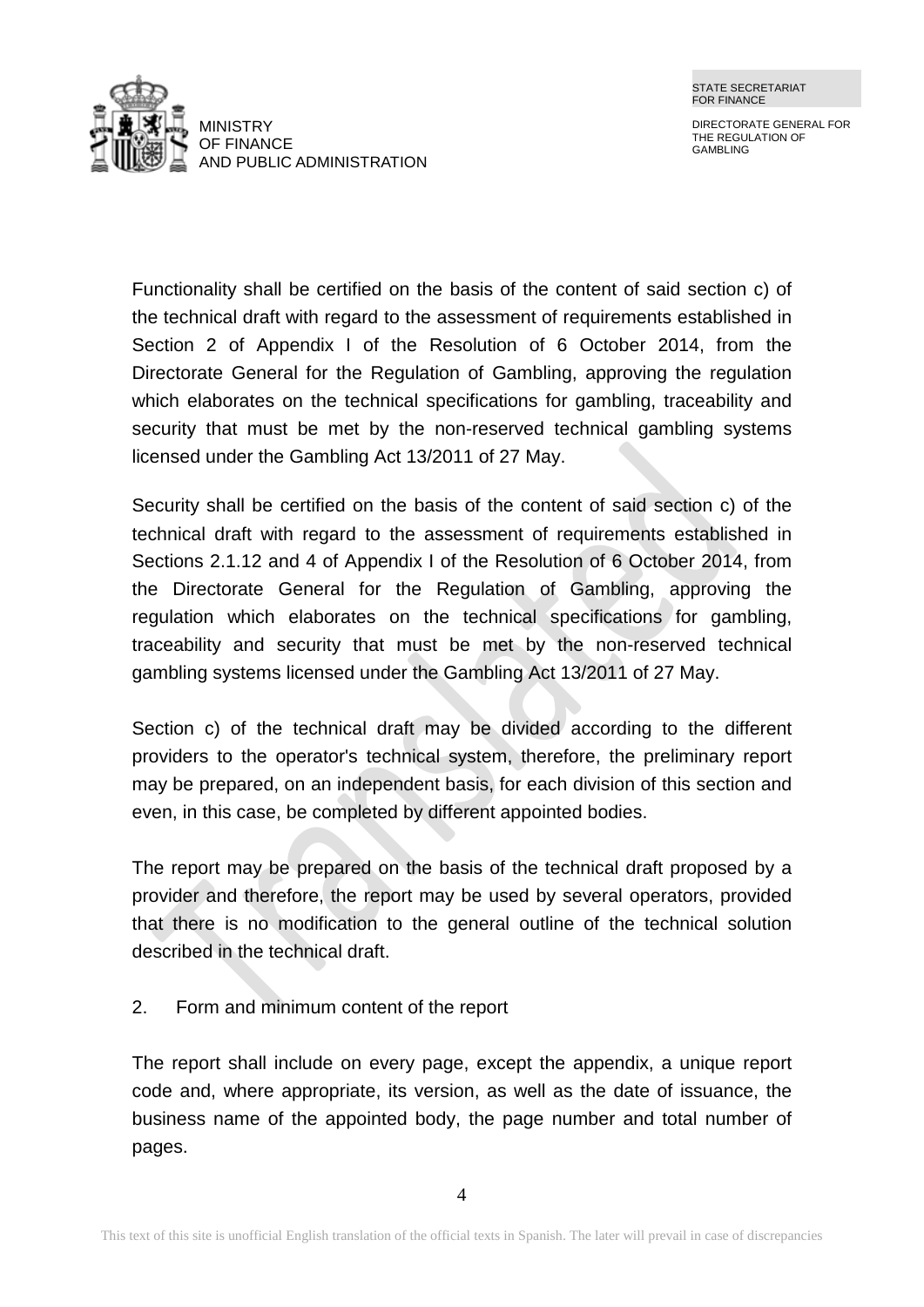



Section 1. General details.

– The title or heading shall include the text "Preliminary certification report".

– Identification details of the certification report, including a unique code for the report.

– Identification details of the operator or provider whose technical draft is being certified.

- Identification details of the software and version, as well as the manufacturer.
- Identification details of the body appointed to perform the certification.

– Identification details of the type of certification: functionality, security or functionality and security.

– Identification details and signature of the person acting on behalf of the certification body.

– Publication dates of the preliminary report.

Section 2. Evaluation and conclusions.  $\mathbf{r}$ 

An overall evaluation of "compliance" or "non-compliance" shall be issued on whether section c) of the attached technical draft complies with the necessary technical specifications or not. It shall be clearly stated whether the evaluation refers to functionality, security or both.

The appointed body may then list any observations that it deems appropriate.

Appendix 1. Assessed document.

This shall include a copy of section c) of the technical draft, which must conform to Appendix III of the terms of reference contained in the invitation to apply for general licences.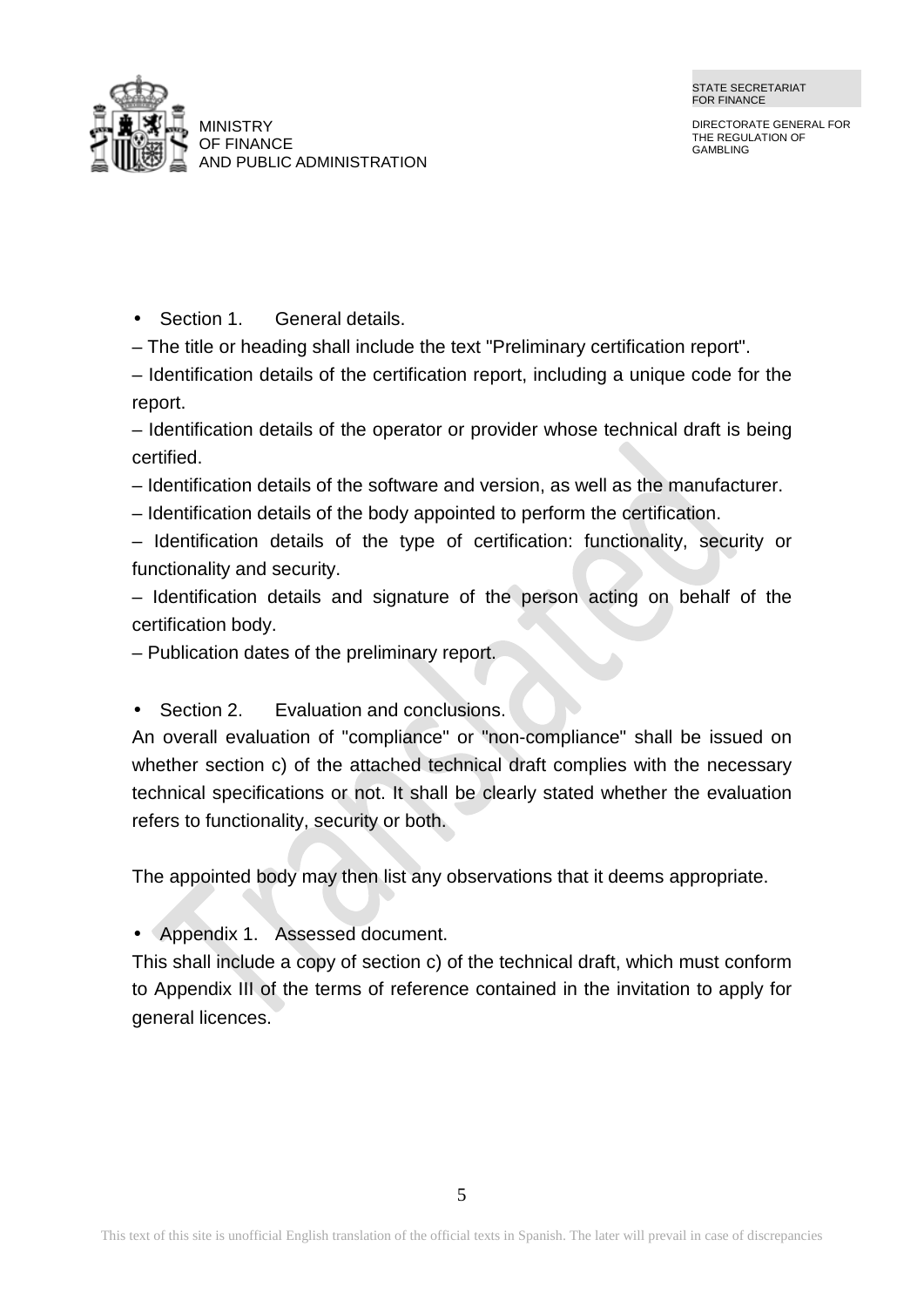DIRECTORATE GENERAL FOR THE REGULATION OF GAMBLING



### **APPENDIX II**

# **Form of the preliminary certification report on the technical draft for a specific licence**

#### 1. Purpose

The purpose of this regulation is to describe the form of the report, to be issued by a body that has been appointed by the Directorate General for the Regulation of Gambling for carrying out the certification process, which will assess, on a preliminary basis, whether the submitted technical draft includes the requirements for complying with the technical specifications, prescribed by gambling regulations, for the granting of specific licences.

The assessed document shall be that corresponding to section c) of the technical draft, described in Appendix II of the terms of reference contained in the invitation to apply for specific licences.

The preliminary certification report must assess both the functionality and security requirements. The functionality requirements must be assessed by a certification body for game software and the security requirements must be assessed by a certification body for the security of information systems. Should the operator appoint a certification body to perform both the certification of the game software and security, a single preliminary report on functionality and security may be issued. Where the option to submit separate reports is chosen, the preliminary report of functionality shall be based on points 1, 2, 3, 4, 5, 6, 7, 8, 11 and 12 of section c) of the technical draft. The preliminary report on security shall be based on points 1, 2, 3, 4, 6, 7, 8, 9 and 10 of section c) of the technical draft.

Functionality shall be certified on the basis of the content of said section c) of the technical draft with regard to the assessment of requirements established in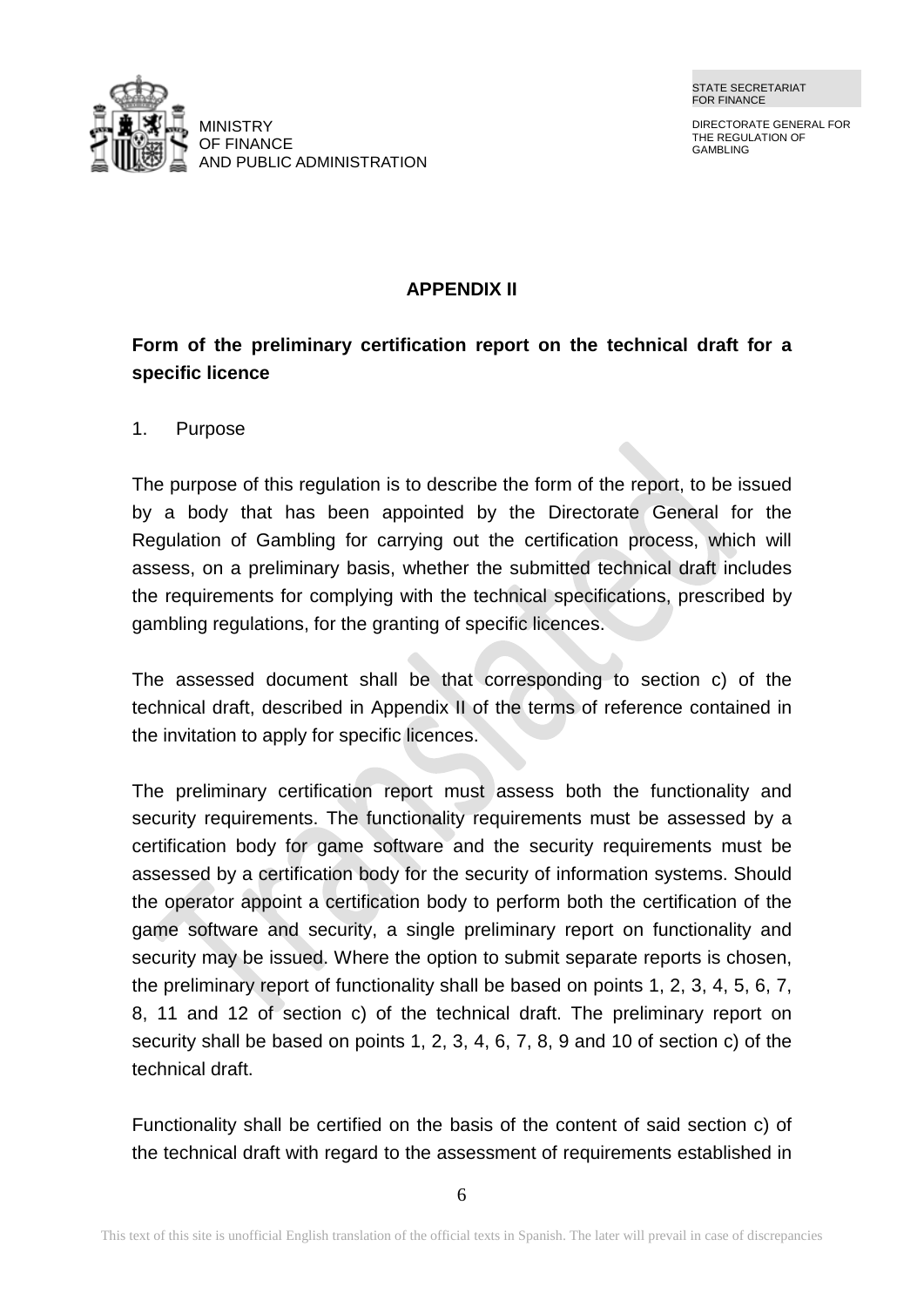

DIRECTORATE GENERAL FOR THE REGULATION OF GAMBLING

Section 3 of Appendix I of the Resolution of 6 October 2014, from the Directorate General for the Regulation of Gambling, approving the regulation which elaborates on the technical specifications for gambling, traceability and security that must be met by the non-reserved technical gambling systems licensed under the Gambling Act 13/2011 of 27 May, and the assessment of obligations stipulated in the Ministerial Order approving the basic regulations of the relevant type of gambling.

Security shall be certified on the basis of the content of said section c) of the technical draft with regard to the assessment of requirements established in Section 4 of Appendix I of the Resolution of 6 October 2014, from the Directorate General for the Regulation of Gambling, approving the regulation which elaborates on the technical specifications for gambling, traceability and security that must be met by the non-reserved technical gambling systems licensed under the Gambling Act 13/2011 of 27 May.

Section c) of the technical draft may be divided according to the different providers to the operator's technical system, therefore, the preliminary report may be prepared, on an independent basis, for each division of this section and even, in this case, be completed by different appointed bodies.

The report may be prepared on the basis of the technical draft proposed by a provider and therefore, the report may be used by several operators, provided that there is no modification to the general outline of the technical solution described in the technical draft.

2. Form and minimum content of the report

The report shall include on every page, except the appendix, a unique report code and, where appropriate, its version, as well as the date of issuance, the business name of the appointed body, the page number and total number of pages.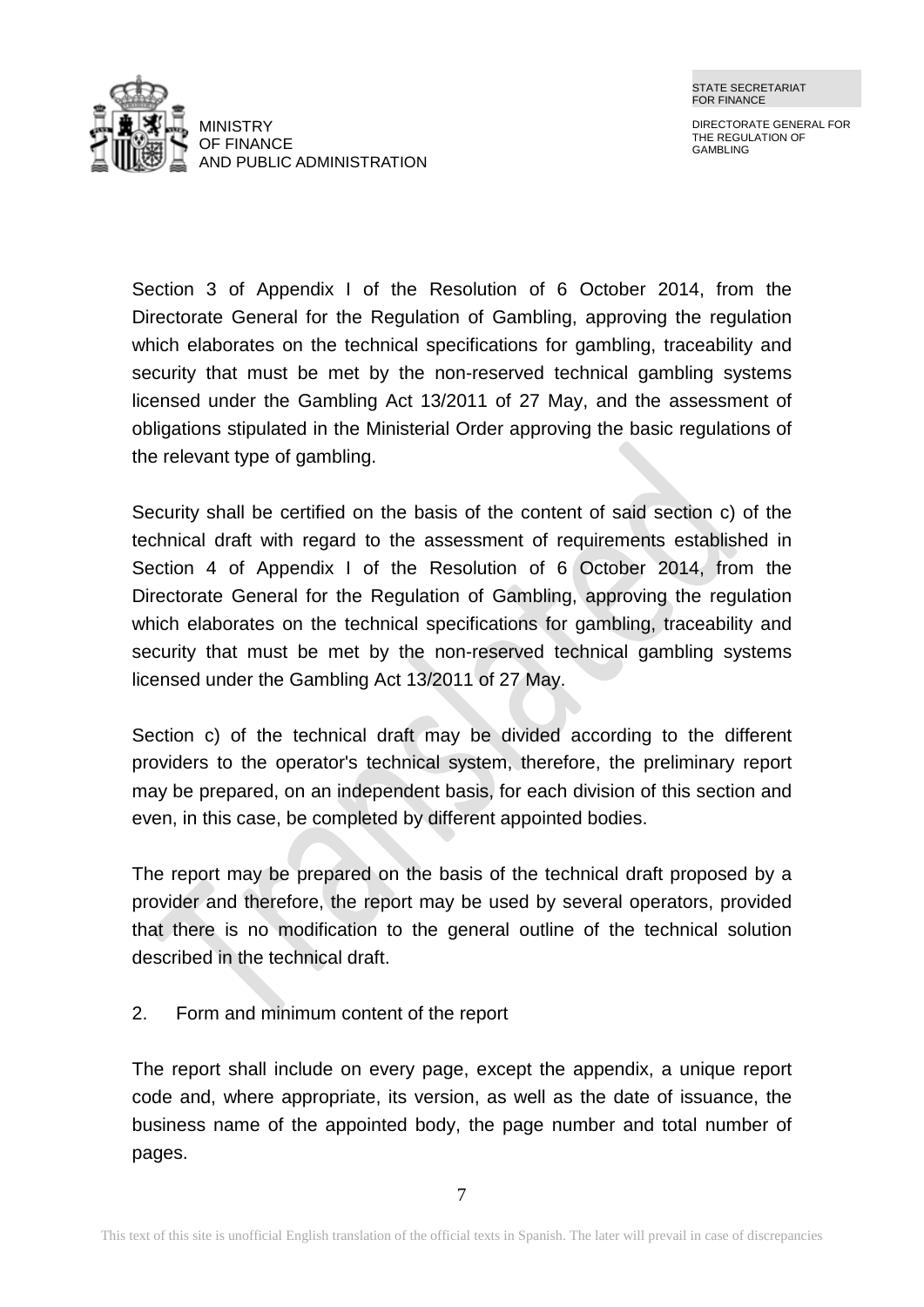

Section 1. General details.

– The title or heading shall include the text "Preliminary certification report".

– Identification details of the certification report, including a unique code for the report.

– Identification details of the operator or provider whose technical draft is being certified.

- Identification details of the software and version, as well as the manufacturer.
- Identification details of the body appointed to perform the certification.

– Identification details of the type of certification: functionality, security or functionality and security.

– Identification details and signature of the person acting on behalf of the certification body.

– Publication dates of the preliminary report.

– In the case of a certification of functionality: list of gambling activities, forms and versions covered by the scope of the certification The description of gambling shall always include the manufacturer's name for the gambling activity and, if already decided, the brand name that the operator will use. In the case where the basic regulations of the gambling activity limits the number of permitted versions, the version name according to the regulation shall be noted with the name used by the manufacturer.

Section 2. Evaluation and conclusions.

An overall evaluation of "compliance" or "non-compliance" shall be issued on whether the attached technical draft complies with the necessary technical specifications or not. It shall be clearly stated whether the evaluation refers to functionality, security or both.

For each type of gambling, form and version considered under section 11 of section c) of the technical draft, the preliminary certification of functionality shall include an evaluation on the "compliance" or "non-compliance" of the gambling activity's mechanism for obtaining prizes, which will be formed on the basis of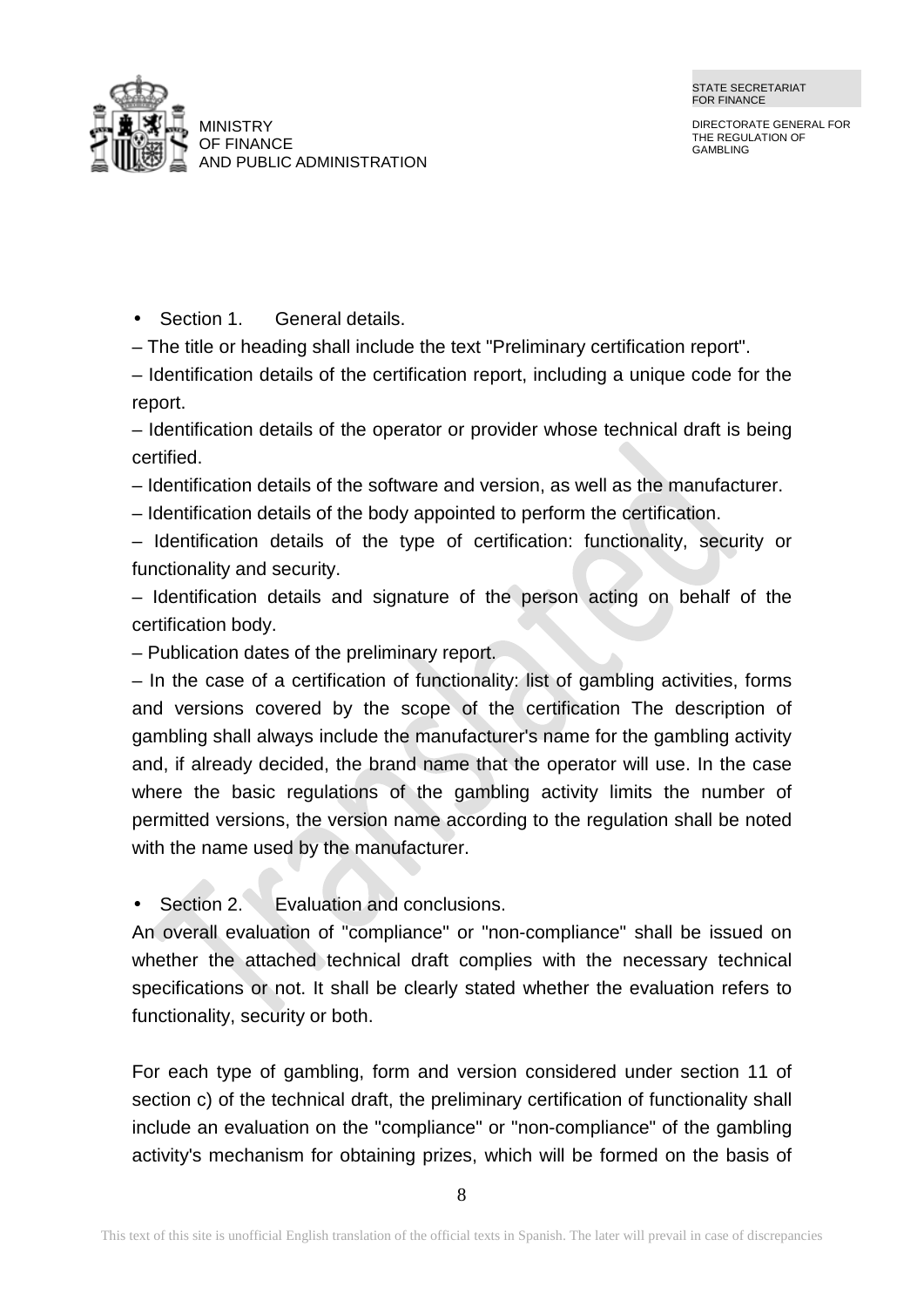

DIRECTORATE GENERAL FOR THE REGULATION OF GAMBLING

the description of the rules of the gambling activity in connection with its compliance with the Ministerial Order approving the basic regulations of the particular type of gambling.

The appointed body may then list any observations that it deems appropriate.

Appendix 1. Assessed document.

This shall include a copy of section c) of the technical draft, which must conform to Appendix II of the terms of reference contained in the invitation to apply for specific licences.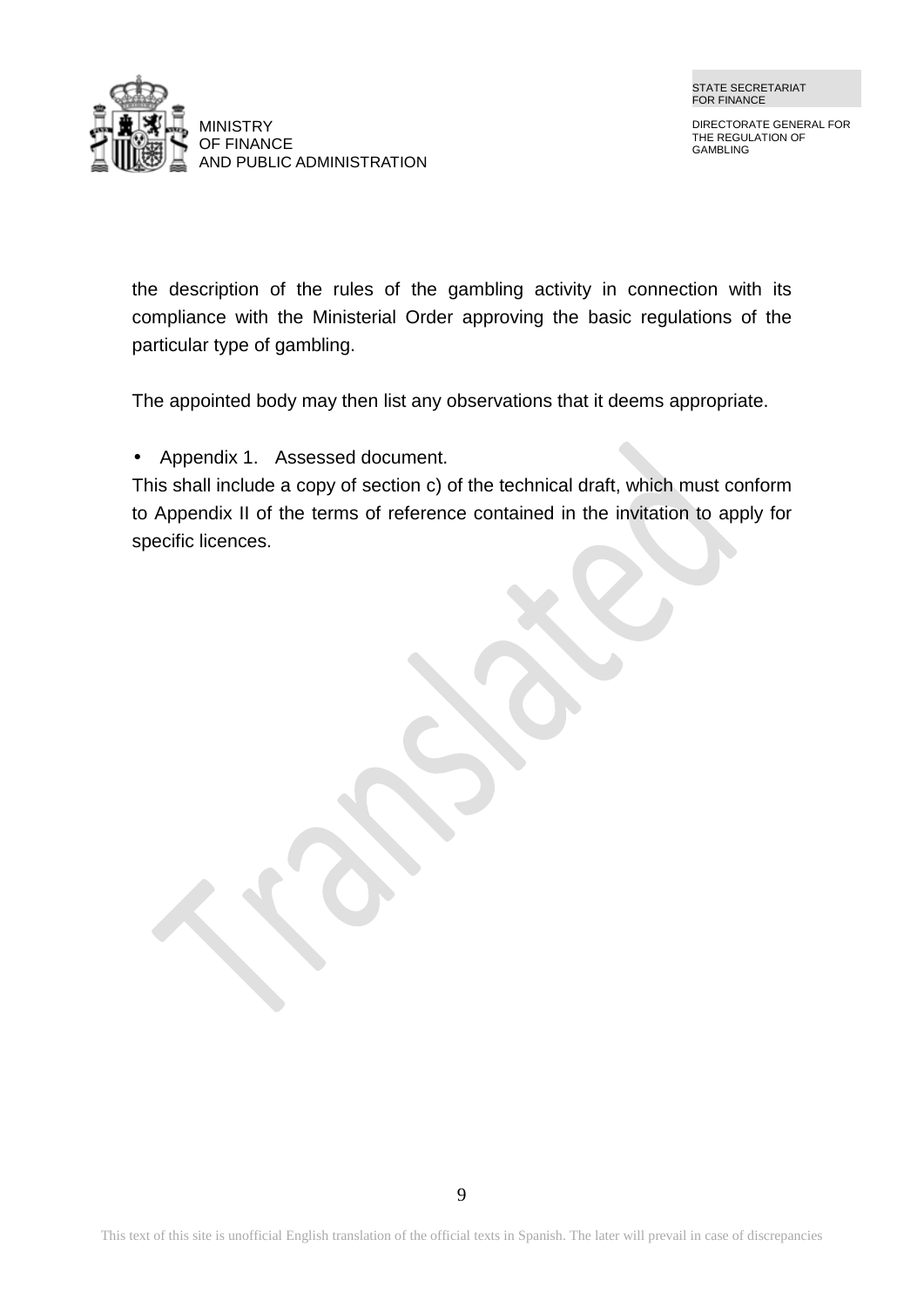DIRECTORATE GENERAL FOR THE REGULATION OF GAMBLING



## **APPENDIX III**

# **Form and minimum content of the certification report for the Internal Control System of gambling operators**

1. Purpose

The purpose of this regulation is to describe the form and content of the certification report, to be issued by the body appointed by the Directorate General for the Regulation of Gambling, which will confirm the compliance, by the Internal Control System linked to the gambling platform of operators, with the specifications stipulated by the applicable regulations and, in particular, with article 8.3.d of Royal Decree 1613/2011 of 14 November, elaborating on the technical requirements of gambling activities under the Gambling Act 13/2011 of 27 May.

The scope of the certification for the Internal Control System linked to the gambling platform covers the following aspects:

- The data capturer, which is the component responsible for capturing the data of the user record and gambling account.
- The secure database of the platform's Internal Control System or storage system of gambling operations (hereinafter, storage system).

The certification report must assess both the functionality and security requirements. The functionality requirements must be assessed by a certification body for game software and the security requirements must be assessed by a certification body for the security of information systems. Should the operator appoint a certification body to perform both the certification of the game software and security, a single report on functionality and security may be issued.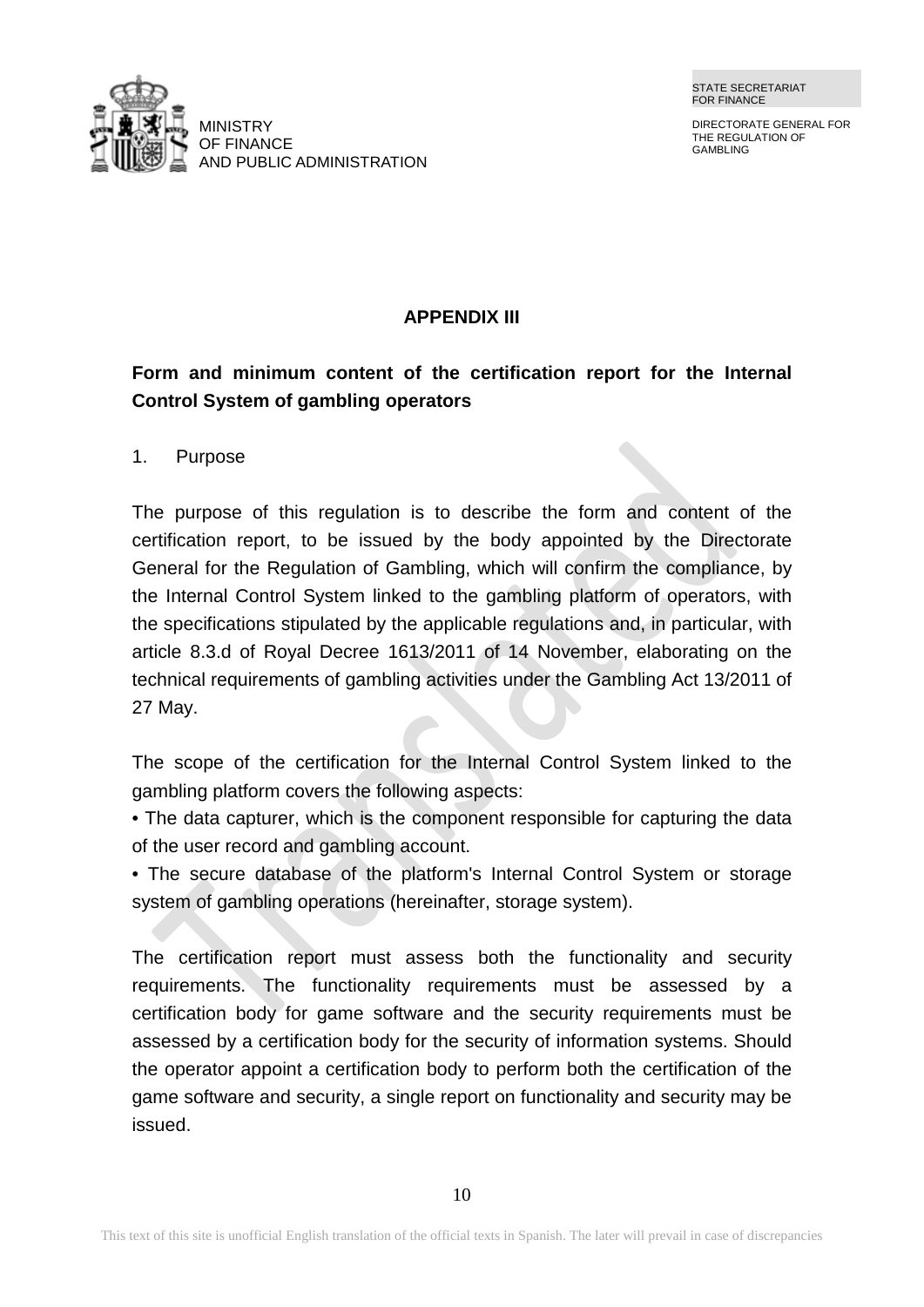

DIRECTORATE GENERAL FOR THE REGULATION OF GAMBLING

The certification of the internal control system shall contain assessments on the requirements established in the following regulations:

• Section 5.1 of Appendix I of the Resolution of 6 October 2014, from the Directorate General for the Regulation of Gambling, approving the regulation which elaborates on the technical specifications for gambling, traceability and security that must be met by the non-reserved technical gambling systems licensed under the Gambling Act 13/2011 of 27 May.

• Resolution of 6 October 2014, from the Directorate General for the Regulation of Gambling, approving the data model for use in the information monitoring system of gambling operation records.

The report can be carried out on the internal control system solution implemented by a provider and it can therefore be used by different operators, provided that the implemented technical solution has not been modified.

2. Description of analyses to be performed.

The certification tasks to be conducted by the appointed body must, at least, take into consideration the provisions in this section.

## Functionality analysis.

Functionality compliance of the operator's internal control system (data capturer and storage system) shall be assessed either on a test environment equivalent to that used in the actual production system or on the basis of a document review regarding the technical specifications identified during the analysis and design stages of the implemented system. The assessment must include the following:

- Connections with the Directorate General for the Regulation of Gambling.
- Data model, including the directory structure of the storage system and the naming of files.
- SCI time source.
- Signature, compression and encryption of SCI data.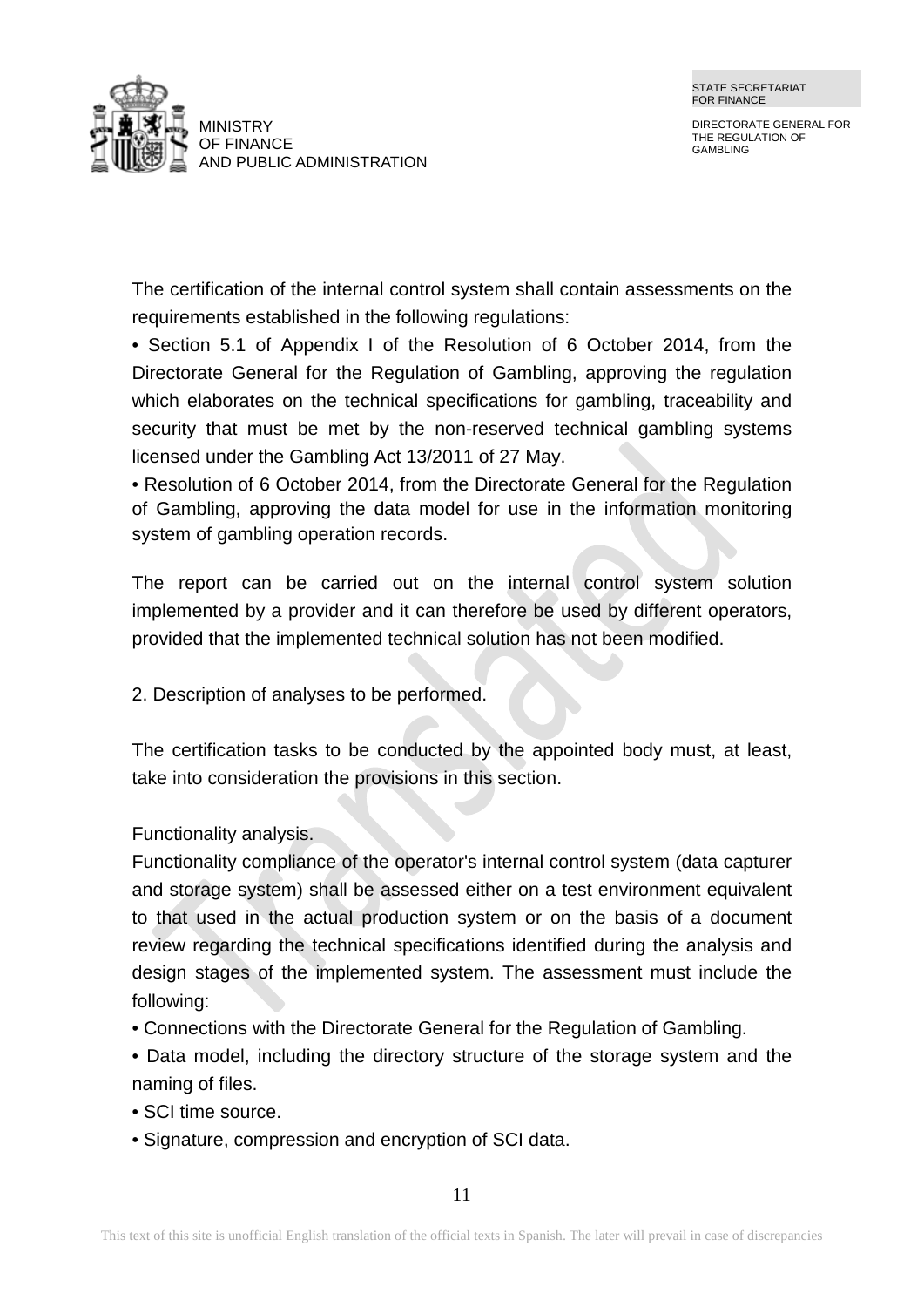

DIRECTORATE GENERAL FOR THE REGULATION OF GAMBLING

- Efficiency of the data capturer and storage system.
- Location of the storage system in Spain.

Security analysis.

Security compliance of the storage system established by the operator shall be assessed either on the platform and the production system for internal control or on a test environment equivalent to that used in the actual production system. The minimum security requirements of the storage system that must be analysed are the following:

- Security of the SCI.
- Availability of the SCI.
- Plan for preventing information loss in the SCI.
- Continuity of business in the SCI.
- Storage of SCI information.
- 3. Form and minimum content of the report.

The report shall include on every page a unique report code and, where appropriate, its version, as well as the date of issuance, the business name of the appointed body, the page number and total number of pages.

Section 1. General details.

– The title or heading shall include the text "Certification report of the internal control system".

– Identification details of the certification report, including a unique code for the report.

– Identification details of the operator or provider whose internal control system is being certified.

- Identification details of the software and version, as well as the manufacturer.
- Identification details of the body appointed to perform the certification.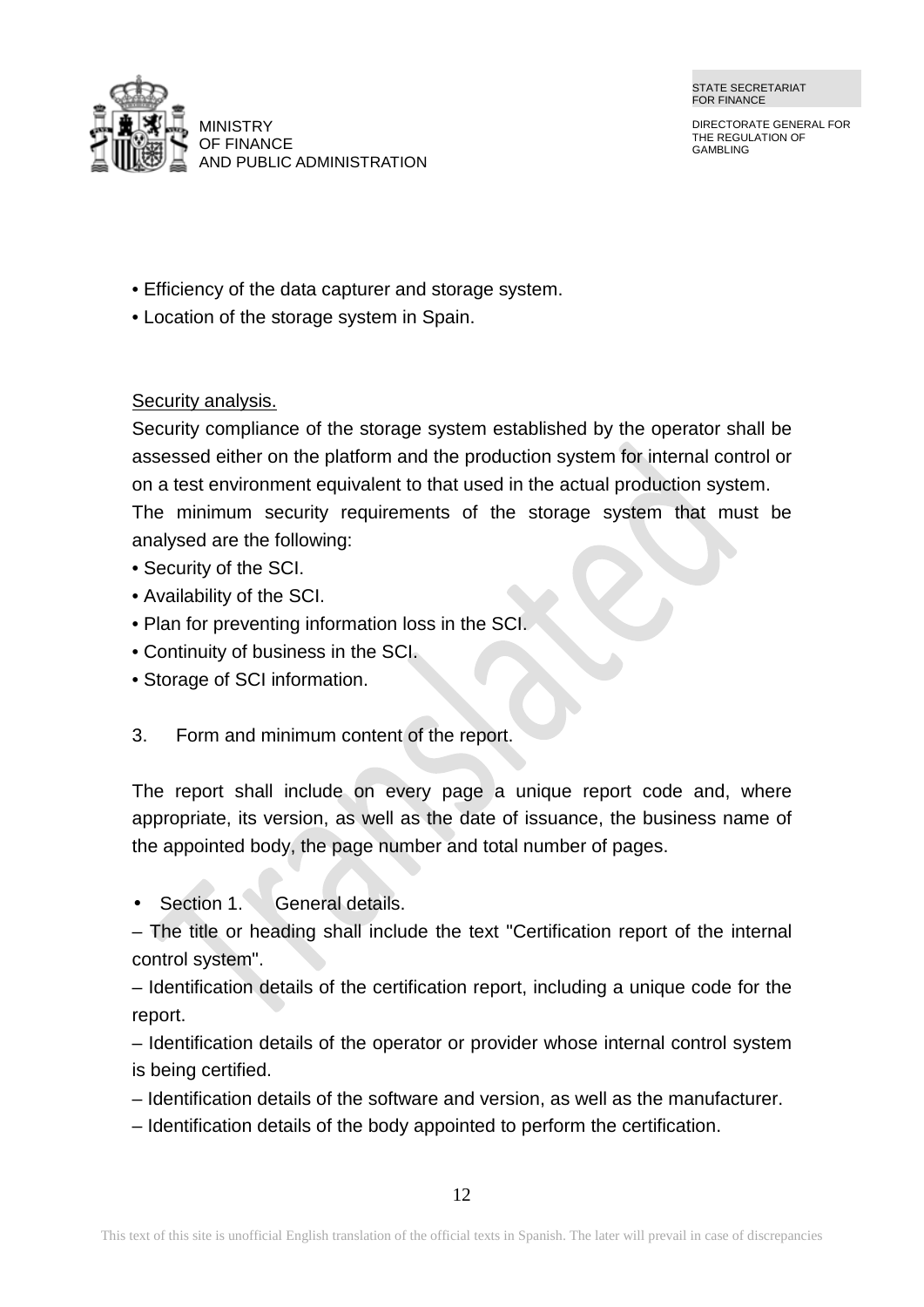

DIRECTORATE GENERAL FOR THE REGULATION OF GAMBLING

– Identification details of the type of certification: functionality, security or functionality and security.

– Identification details and signature of the person acting on behalf of the certification body.

– Publication dates of the report.

### Section 2. Functional description.

The report shall include a detailed functional description of the processes established for capturing and recording gambling operations in the secure database.

Section 3. Evaluation of requirements.

The report must note the compliance of the technical requirements listed below:

#### Functionality.

- Connections with the Directorate General for the Regulation of Gambling.
- Data model, including the directory structure of the storage system and the naming of files.
- SCI time source.
- Signature, compression and encryption of SCI data.
- Efficiency of the data capturer and storage system.
- Location of the storage system in Spain.

#### Security.

- Security of the SCI.
- Availability of the SCI.
- Plan for preventing information loss in the SCI.
- Continuity of business in the SCI.
- Storage of SCI information.